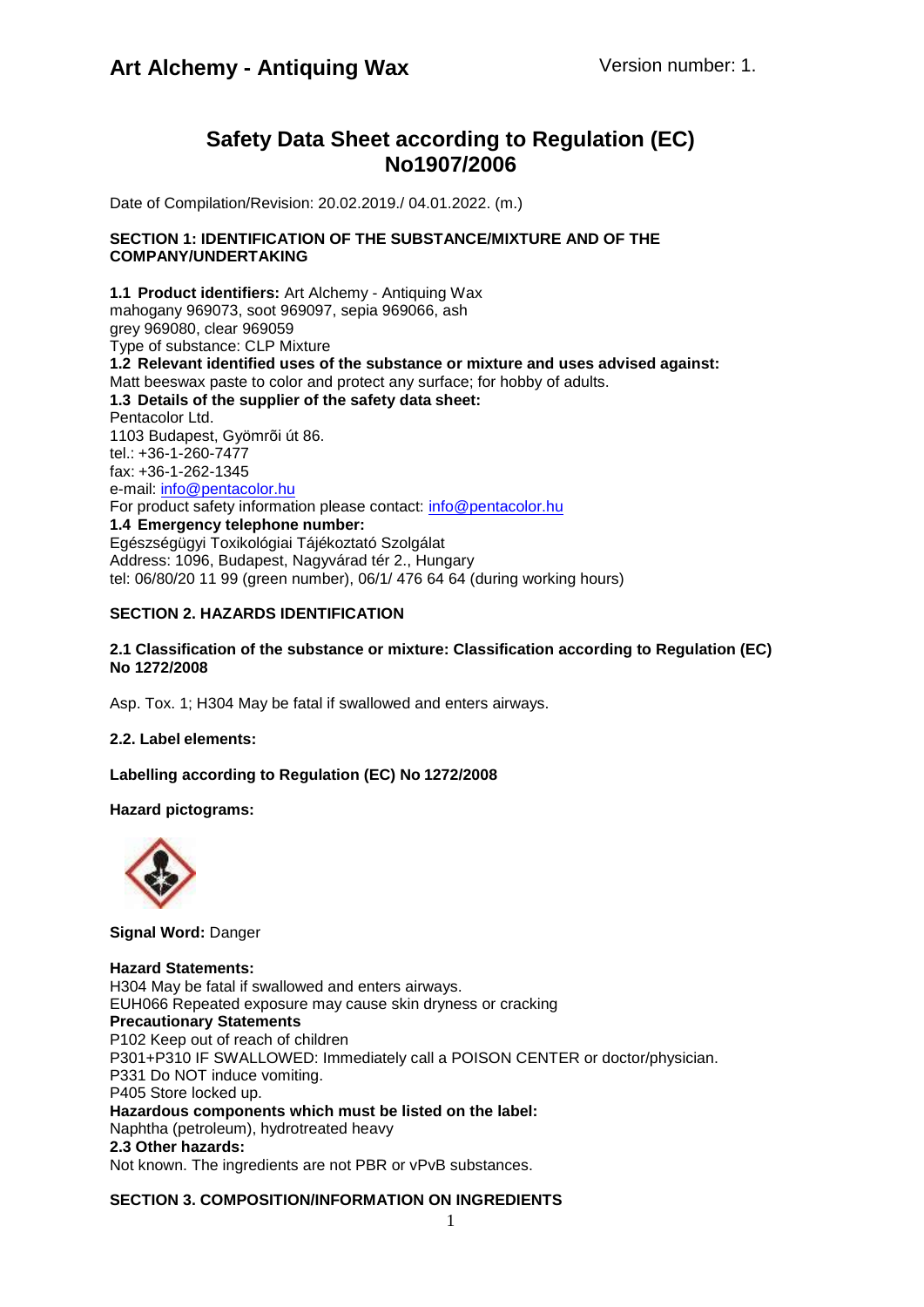3.2 Mixture:

The details below includes all impurities and by-products that contribute to the product classification or that have an occupational exposure limits.

Hazardous Substance(s): Naphtha (petroleum), hydrotreated heavy (< 0,1 % benzol CAS nr. 71- 43-2) concentration: 20-35 % EC-No.: 265-150-3 CAS-No.: 64742-48-9 Index-No. : 649-327-00-6 Classification according to Regulation (EC) No 1272/2008 : EUH066, Asp. Tox. 1 H304, Registration number : 01-2119457273-39-XXXX

Hazardous Substance(s): Ethylene glycol mono-propyl ether concentration: < 10% EC-No.: 220-548-6 CAS-No.: 2807-30-9 Index-No.: 603-095-00-2 Classification according to Regulation (EC) No 1272/2008: Flam. Liq. 3 H226, Acute Tox. 4 H312, Eye Irrit. 2 H319

Refer to Section 16 for full details of the risk phrases, hazard statements and Notas.

## **SECTION 4. FIRST AID MEASURES**

## **4.1 Description of necessary first-aid measures:**

### **General:**

Take off immediately all contaminated clothing.

### **Inhalation:**

Remove to fresh air, keep patient warm and at rest. In the case of complaints consult a doctor. **Eye contact:**

Remove contact lenses, irrigate copiously with clean, fresh water for at least 15 minutes, holding the eyelids apart and seek medical advice.

## **Skin contact:**

Remove contaminated clothing. Wash skin thoroughly with soap and water. When symptoms persist, seek medical attention.

### **Ingestion:**

If accidentally swallowed obtain immediate medical attention. Keep at rest. Do **NOT** induce vomiting.

## **4.2 Most important symptoms and effects, both acute and delayed:**

May be fatal if swallowed and enters airways.

Repeated exposure may cause skin dryness or cracking.

### **4.3 Indication of immediate medical attention and special treatment needed:**

Symptomatic treatment

## **SECTION 5. FIREFIGHTING MEASURES**

## **5.1 Extinguishing media**

**Suitable extinguishing media**

Water spray, foam, dry powder or CO2.

Not to be used : High power water jet.

## **5.2 Special hazards arising from the substance or mixture**

Carbon dioxide. In case of incomplete combustion, carbon oxides, hydrocarbon.

Cool closed containers exposed to fire with water. Do not allow run-off from fire fighting to enter drains or water courses. You have to dispose of contaminated extinguishing water according to the regulations of the authorities.

**5.3 Advice for firefighters**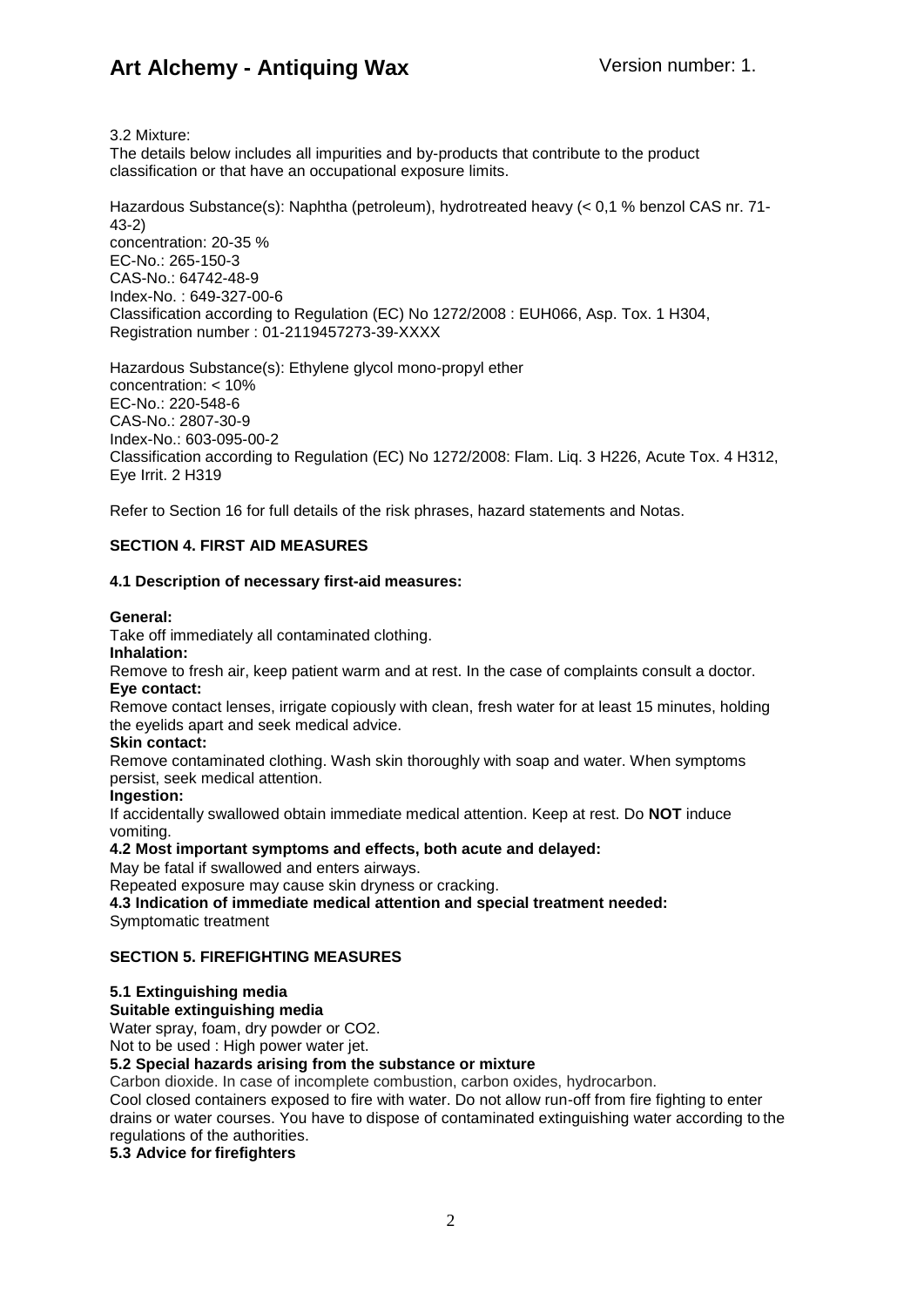Wear self-contained breathing apparatus and protective clothing. No special measures are required.

## **SECTION 6. ACCIDENTAL RELEASE MEASURES**

## **6.1 Personal precautions, protective equipment and emergency procedures**

Ensure adequate ventilation. Avoid breathing dust / fume / gas / mist / vapors / spray.

**6.2 Environmental precautions**

Do not allow to enter drains or watercourses.

## **6.3 Methods and materials for containment and cleaning up**

Contain and collect spillage with non-combustible absorbent materials, e.g. sand, earth, vermiculite, diatomaceous earth and place in container for disposal according to local regulations (see section 13). Provide adequate ventilation.

## **6.4 Reference to other sections**

For personal protection see section 8.

For disposal see section 13.

## **SECTION 7. HANDLING AND STORAGE**

## **7.1 Precautions for safe handling**

Provide adequate ventilation. Avoid contact with eyes, skin, clothing and breathing of its vapours. **7.2 Conditions for safe storage, including any incompatibilities** Conditions for safe storage: No special measures required. Incompatible materials: No special measures required. Type of material used for packaging / storage: No special measures required. **7.3 Specific end uses** See section 1.2

## **SECTION 8. EXPOSURE CONTROLS/PERSONAL PROTECTION**

## **8.1 Control parameters**

CAS 2807-30-9 Ethylene glycol mono-propyl ether: 20 ml/m3, 86 mg/m3 (TRGS 900) **Derived No Effect Level (DNEL)/Derived Minimal Effect Level (DMEL)** CAS 2807-30-9 Ethylene glycol mono-propyl ether DNEL: Workers, Long-term, systemic effects, Skin contact 3,4 mg/kg bw/day DNEL: Workers, Long-term, systemic effects, Inhalation 36 mg/m3 DNEL: Consumers, Long-term, systemic effects, Skin contact 2,2 mg/kg bw/day DNEL: Consumers, Long-term, systemic effects, Inhalation 7,7 mg/m3. DNEL: Consumers, Long-term, systemic effects, Ingestion 2,2 mg/kg bw/day **Predicted No Effect Concentration (PNEC)**  CAS 2807-30-9 Ethylene glycol mono-propyl Fresh water: 0,1 mg/l Marine water: 0,01 mg/l Intermediate release 1 mg/l Sewage treatment plant (STP): 10 mg/l Sediment (Fresh water) Related to, dry weight: 0,594 mg/kg Sediment (Marine water) Related to, dry weight: 0,0594 mg/kg Soil Related to, dry weight: 0,0602 mg/kg **8.2 Exposure controls Appropriate engineering controls** Provide adequate ventilation. Do not inhale vapors. **General protective and hygienic measures:**  Wash hands before breaks and after work. Keep away from foodstuffs, beverages and feed. **Personal protective equipment Eye/face protection** Safety glasses are recommended. **Skin protection** Protective gloves are recommended.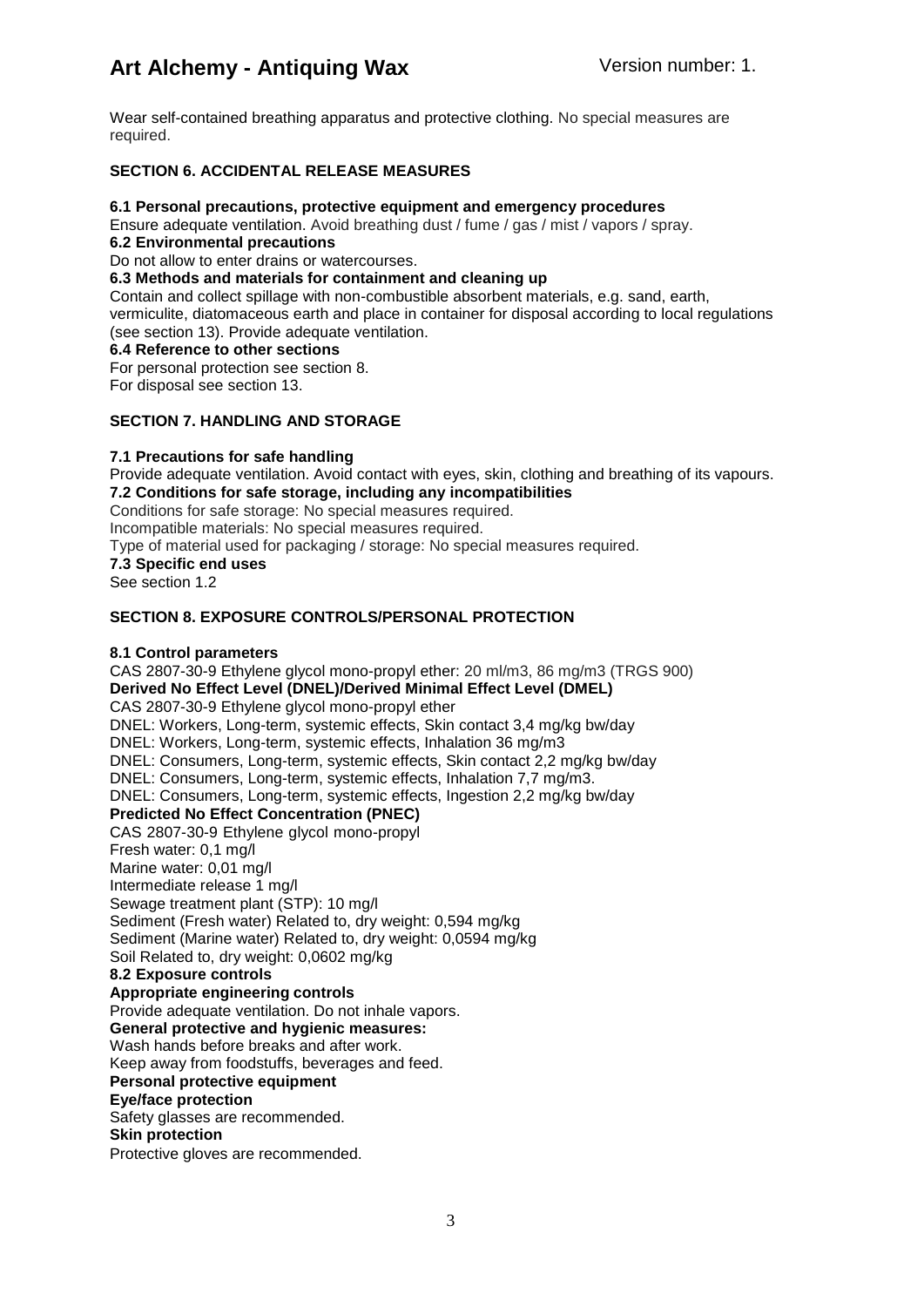The glove material has to be impermeable and resistant to the product / the substance / the preparation.

In the absence of proper tests a product / preparation / mixture of chemicals is not possible recommend suitable gloves.

The selection of the suitable gloves does not only depend on the material, but also on further marks of quality and varies from manufacturer to manufacturer.

Penetration time of glove material

The exact break trough time has to be found out by the manufacturer of the protective gloves and has to be observed. If gloves show signs of aging, it should be replaced immediately.

## **Body Protection**

Protective clothing is recommended.

## **Respiratory protection**

For a brief period or in the case of a small load, use a filtering apparatus, intense or prolonged exposure to ambient air it is necessary to identify suitable independent breathing apparatus. **Environmental exposure controls:**

Do not allow product to reach sewage system or any water course.

## **SECTION 9. PHYSICAL AND CHEMICAL PROPERTIES**

## **9.1 Information on basic physical and chemical properties**

(a) Appearance: viscous liquid (paste), colour: product-specific

- (b) Odour: characteristic
- (c) Odour threshold: not determined
- (d) pH: not determined
- (e) Melting point/freezing point: not determined
- (f) Initial boiling point and boiling range: > 180 C (Naphtha (petroleum), hydrotreated heavy)
- (g) Flash point: not determined, > 61 C (Naphtha (petroleum), hydrotreated heavy)
- (h) Evaporation rate: not determined
- (i) Flammability (solid, gas): not applicable (non-flammable liquid)
- (j) Upper/lower flammability or explosive limits: not determined
- (k) Vapour pressure: not determined
- (l) Vapour density: not determined
- (m) Relative density: 0,95-1,1 g/cm3
- (n) Solubility(ies): not determined
- (o) Partition coefficient: n-octanol/water: not determined
- (p) Auto-ignition temperature: not determined
- (q) Decomposition temperature: not determined
- (r) Viscosity: not determined
- (s) Explosive properties: Product is not explosive
- (t) Oxidising properties. no data
- **9.2 Other information**

No data available

## **SECTION 10. STABILITY AND REACTIVITY**

**10.1 Reactivity** No data **10.2 Chemical stability** Stable under recommended storage and handling conditions (see section 7). **10.3 Possibility of hazardous reactions** No dangerous reaction in normal use. **10.4 Conditions to avoid** Not known in normal use **10.5 Incompatible materials** Not known in normal use **10.6 Hazardous decomposition products** Not known in normal use. In case of incomplete combustion, carbon dioxide, carbon oxides, hydrocarbon.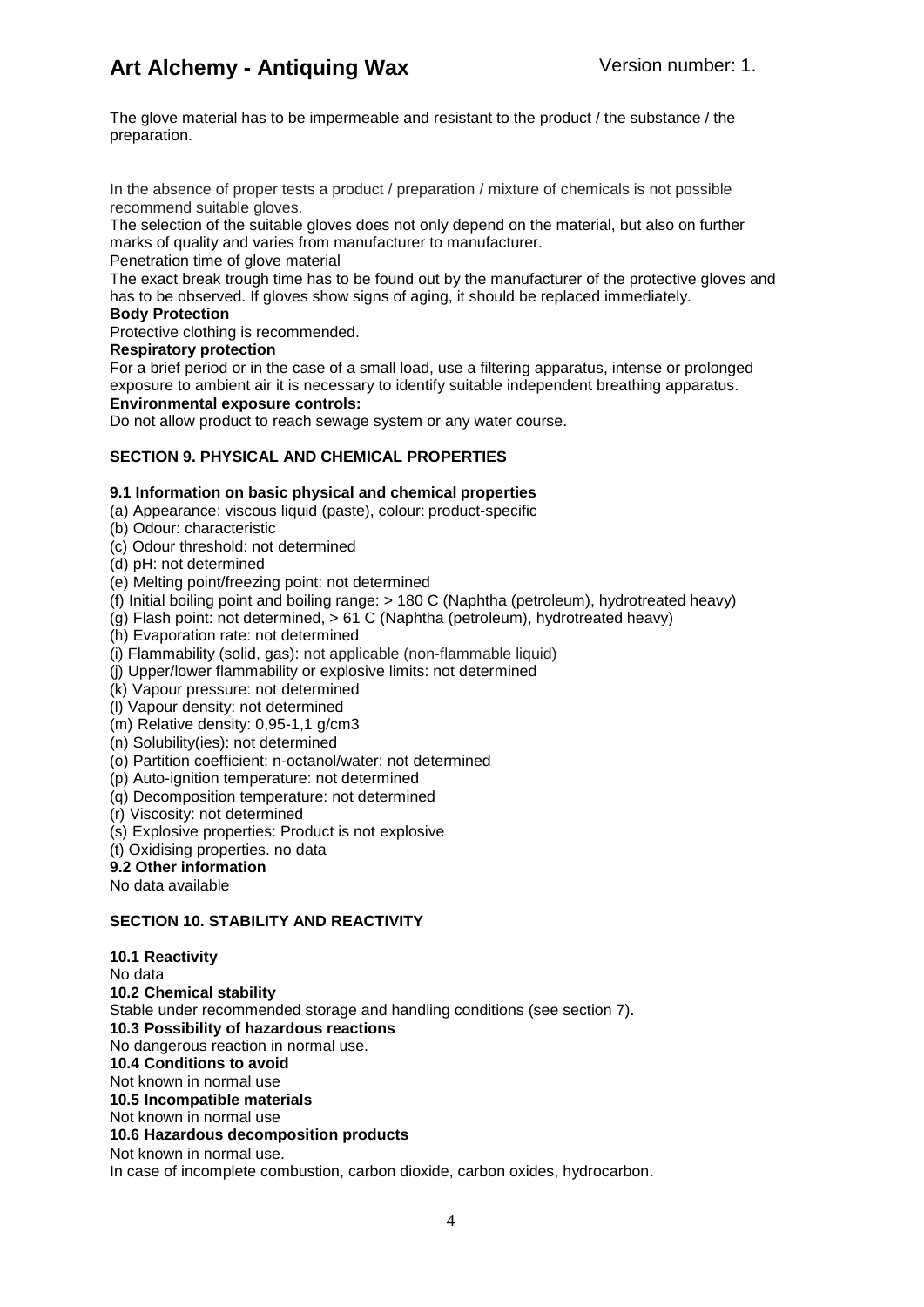## **SECTION 11. TOXICOLOGICAL INFORMATION**

## **11.1 Information on toxicological effects**

(a) **acute toxicity:** Based on available data, the classification criteria are not met

(b) **skin corrosion/irritation:** Based on available data, the classification criteria are not met

(c) **serious eye damage/irritation:** Based on available data, the classification criteria are not met

(d) **respiratory or skin sensitisation:** Based on available data, the classification criteria are not met

(e) **germ cell mutagenicity:** Based on available data, the classification criteria are not met

(f) **carcinogenicity:** Based on available data, the classification criteria are not met

(g) **reproductive toxicity**: Based on available data, the classification criteria are not met

(h) **STOT-single exposure:** Based on available data, the classification criteria are not met

(i) **STOT-repeated exposure:** Based on available data, the classification criteria are not met

(j) **aspiration hazard:** May be fatal if swallowed and enters airways.

**Other informations:**

## **Components:**

**CAS 64742-48-9 Naphtha (petroleum), hydrotreated heavy:**

Acute toxicity: LD50 (oral, rat): > 5000 mg/kg

LD50 (dermal, rabbit): > 3000 mg/kg

**CAS 2807-30-9 Ethylene glycol mono-propyl ether** 

LD50 (oral, rat): 3089 mg / kg.

LD50 (oral, mouse): 1774 mg / kg.

LD50 (transdermal, rabbit): 1337 mg / kg.

LC50 (inhalation, rat, 6 h):> 2132 ppm (highest concentration available).

## **SECTION 12. ECOLOGICAL INFORMATION**

## **12.1 Toxicity**

There are no data available on the preparation itself.. Based on available data, the classification criteria are not met **Components: CAS 2807-30-9 Ethylene glycol mono-propyl ether** LC50 (U.S.A., 96 h):> 91.3 mg / l. LC50 (daphnia, 96 h):> 91.3 mg / l. EC50 (flatworm, 72 h):> 91.3 mg / l. Chronic toxicity (fish, aquatic invertebrates, aquatic plants): No data is available for the product itself..

**12.2 Persistence and degradability** 

**Components:**

**64742-48-9 Naphtha (petroleum), hydrotreated heavy:** The product is difficultly biodegradable **CAS 2807-30-9 Ethylene glycol mono-propyl ether** No data available BOI5: 1,3 g O2/g. BOI20: 1,6 g O2/g. KOI: 2,04 g O2/g. **12.3 Bioaccumulative potential** No data available **12.4 Mobility in soil** No data available **12.5 Results of PBT and vPvB assessment** The ingredients are not PBR or vPvB substances. **12.6 Other adverse effects** No more available information.

## **SECTION 13. DISPOSAL CONSIDERATIONS**

## **13.1 Waste treatment methods**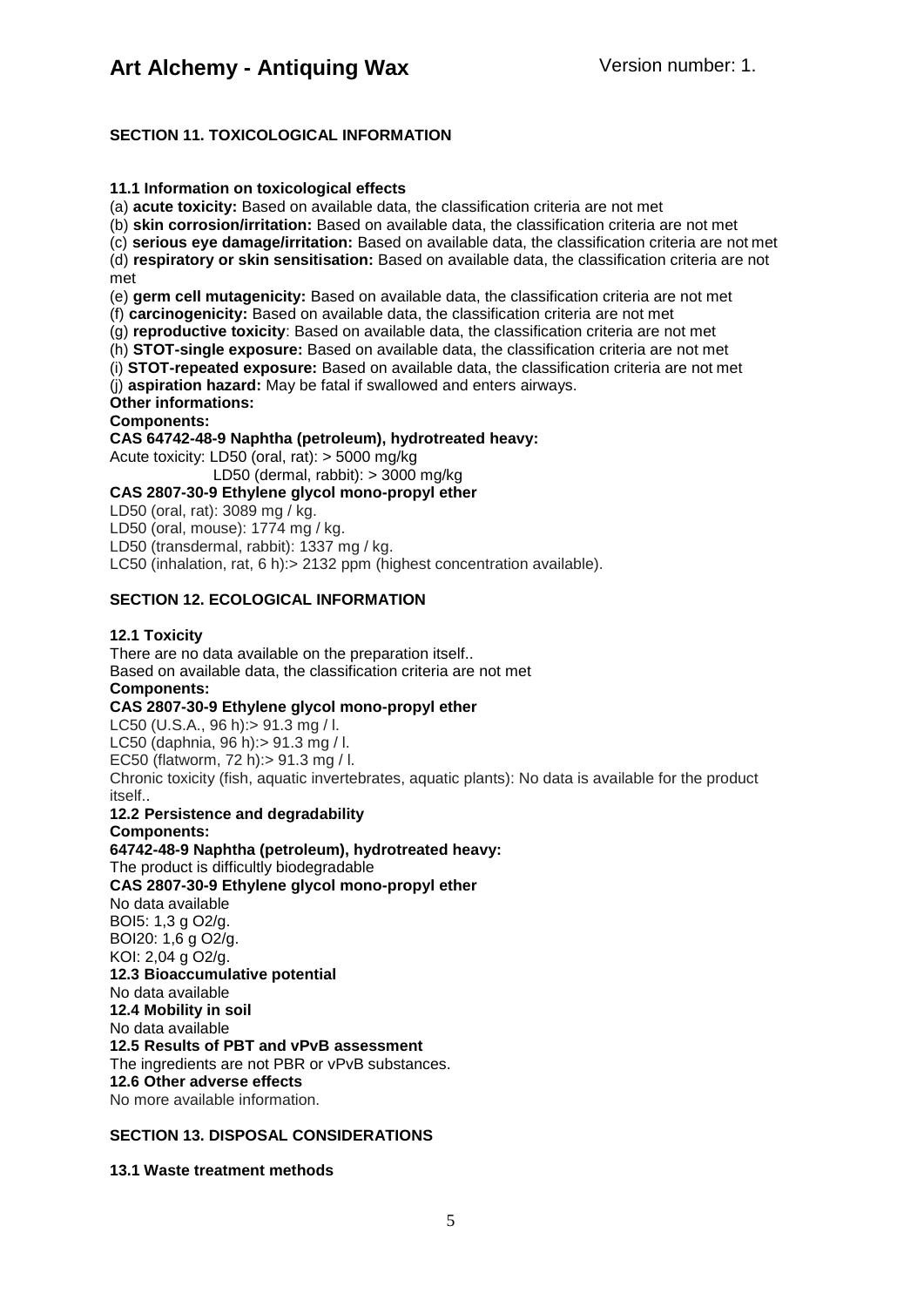Do not allow into drains or water courses. Do not dispose of together with household waste. Wastes and emptied containers should be disposed of in accordance with local regulations.

## **SECTION 14. TRANSPORT INFORMATION**

- 14.1. UN number not applicable
- 14.2. UN proper shipping name THE PRODUCT IS NOT CONTROLLED UNDER THE SHIPMENT
- 14.3. Transport hazard class(es) not applicable
- 14.4. Packing group not applicable
- 14.5. Environmental hazards No
- 14.6. Special precautions for user not applicable

14.7. Transport in bulk according to Annex II of Marpol and the IBC Code Not applicable to the product being shipped.

## **SECTION 15. REGULATORY INFORMATION**

This safety datasheet complies with the requirements of Regulation (EC) No. 1907/2006. **15.1 Safety, health and environmental regulations/legislation specific for the substance or mixture**

According to the local regulation.

**15.2 Chemical Safety Assessment**

Chemical safety assessment has not been carried out.

## **SECTION 16. OTHER INFORMATION**

The classification was carried out according to the following method 1272/2008/EU Regulation: Classification: Asp. Tox. 1; H304 calculation method

## LIST OF RELEVANT H-PHRASES IN SECTION 3

## **H-Phrases**

H226 Flammable liquid and vapour H304 May be fatal if swallowed and enters airways H312 Harmful in contact with skin. H319 Causes serious eye irritation EUH066 Repeated exposure may cause skin dryness or cracking

### **Data Sources:**

The previously-classified hazardous materials list Internet database of chemical substances Safety data sheets of components

## **Abbreviations:**

Asp. Tox. 1 Aspiration Toxicity, Category 1 Flam. liq. 3 Flammable Liquid, Category 3

Acute Tox. 4 Acute Toxicity, Category 4 Eye Irrit. 2 Eye Irritation, Category 2

SCL: Specific Concentration limit EK / EU European community/European union EGK European Economic Community DNEL Derived No Effect Level PNEC Predicted No Effect Concentration CLP Regulation on Classification, Labelling and Packaging of Substances and Mixtures / CAS Chemical Abstracts Service UN / ENSZ United Nations